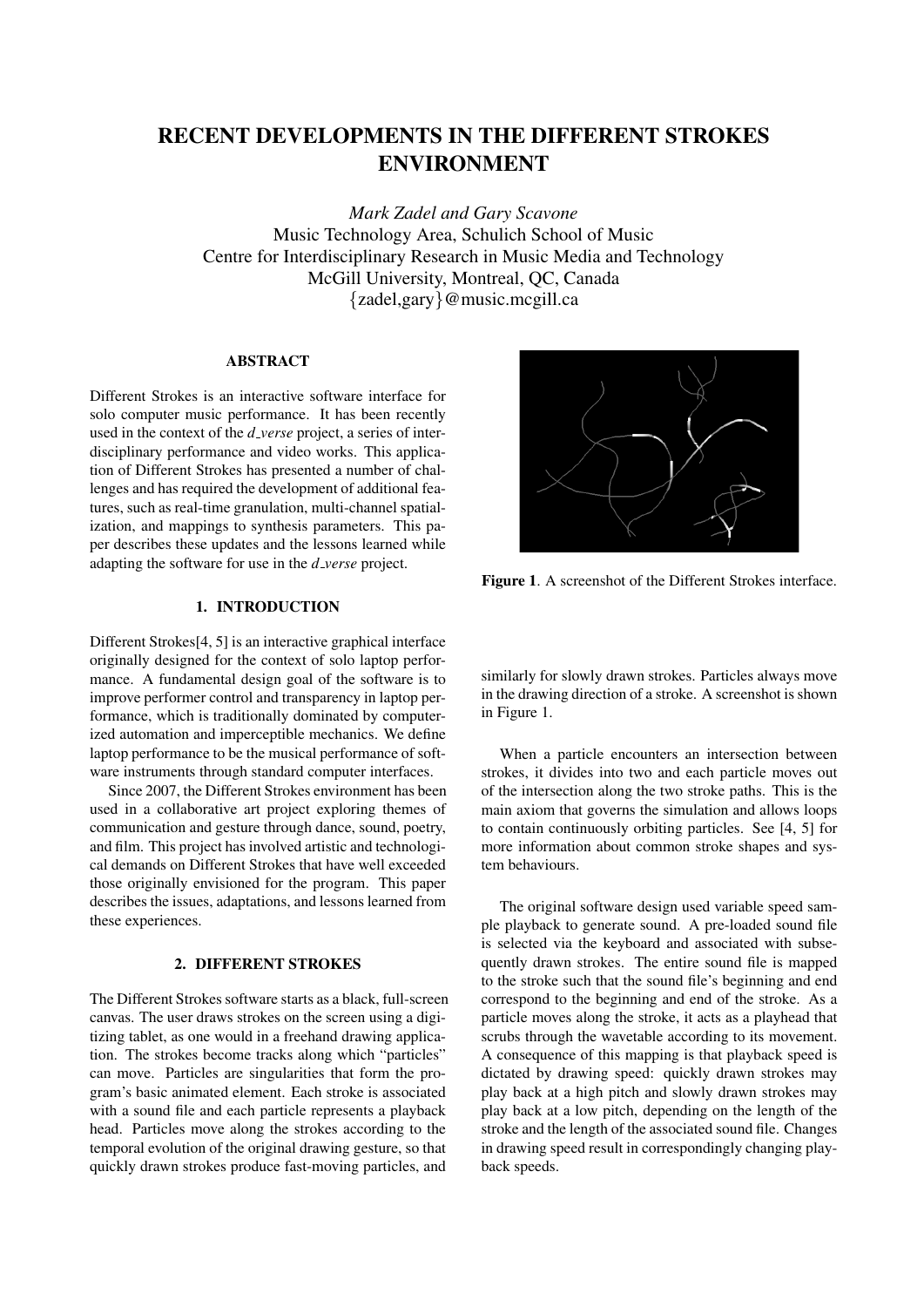

Figure 2. Images from *d verse* project rehearsals. Note the projection of the Different Strokes interface in (b).

### 3. THE D VERSE PROJECT

*d verse: transitional algorhythms of gesture* is a series of performance and video works exploring the themes of communication and gesture, directed by poet pk langshaw of Concordia University, in Montreal. It brings together a number of different disciplines—dance, film, sound art, and poetry—and explores the permeability of the barriers between them. The works combine live performers and various real-time, digital processing systems to create an active, responsive whole. *Line* is the common element between the different disciplines and is used as the medium of artistic communication between them.

Visually, the works involve dancers onstage in a black box environment. The dancers move in response to the other performance elements or according to prearranged choreography. A commonly explored aspect of these interactions has involved the projection of video onto or around the dancers, with accompanying real-time spatialized audio. The projection elements include real-time processing of captured video, interactive Flash animations, and the Different Strokes interface. Photos from project rehearsals are shown in Figure 2.

An important element of the *d verse* project is the close interrelation between the individual disciplines. At various points in the works, each artistic element is expected to take the lead, while the others follow, reinterpret and react. Each discipline is responsible in part for creating the narrative, and they are all engaged in a dialogue with each other.

Different Strokes was chosen as a major audio-generating component of the *d verse* project because of its tight coupling of audio and visual media, as well as its use of line. Work has focused on extensions to the Different Strokes interface to accommodate the needs of the project, and in modifying its sound generation algorithms to meet the group's aesthetic goals. Timothy Sutton, a Concordia University graduate, acts as composer and is responsible for coordinating the overall musical aesthetic.

Different Strokes is used to control audio processes and

to simultaneously give a visual representation of that control. A large part of the audio in *d verse* comes from Different Strokes, treated with outboard processing in Max and external hardware signal processing. Recordings of recited poetry form a fundamental component of the soundscape, either played back directly or through a granular synthesis algorithm. The system now also allows recited poetry to be recorded in real-time while a stroke is drawn for subsequent granulation.

### 3.1. d verse and Different Strokes

The *d verse* project's focus on interrelated disciplines mirrors the integration of audio and visuals in Different Strokes. As *d verse* is realized through real-time performance and dynamic gesture, Different Strokes is a natural fit in this context.

One of the main themes of the *d verse* project is the exploration of gestural line. Different Strokes evokes gestures in multiple ways: the amplification of the performer's physical drawing gesture, and the flowing, gestural movements of the animated particles. The movements of the animated particles along the strokes resonate with the dancers' movements. Since the project is based around words, both spoken and written, the software can also become an activated writing surface for written text.

While gestural and real-time qualities of Different Strokes lend themselves well to the *d verse* project, certain aspects needed to be updated to work effectively in this context. These are elaborated upon in the following section.

### 4. FEATURE UPDATES

Certain features have been added to the software over the development phase of the project. These include multichannel support, granular synthesis functionality, mappings from the simulation features to synthesis parameters, and updates for robustness.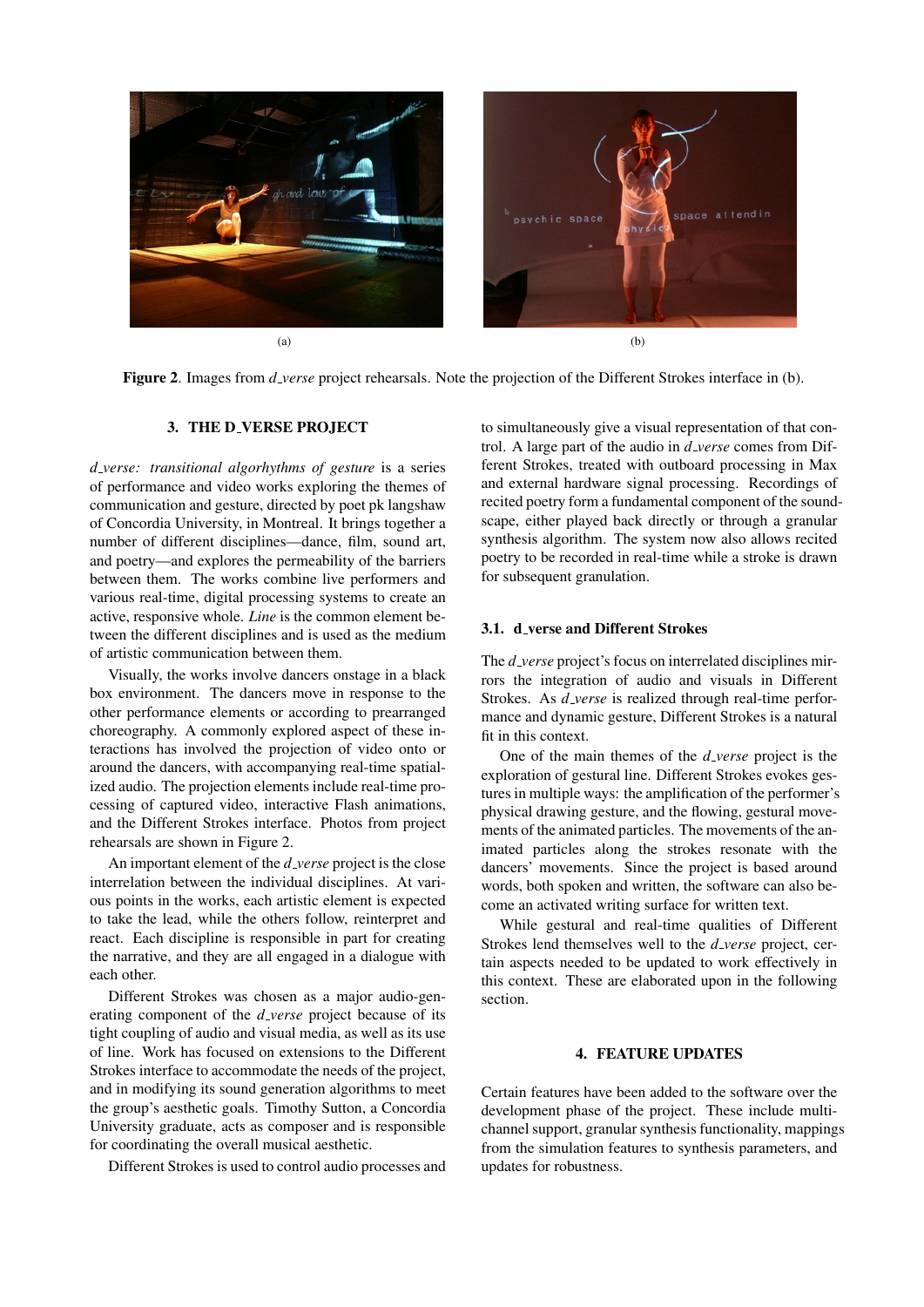### 4.1. Multi-Channel Audio and Sound Placement

The application was updated with a multi-channel signal path to allow sound spatialization. The Synthesis ToolKit's (STK) new StkFrames structure[2] was introduced into the code to easily manage blocks of multi-channel audio.

The spatial placement of mono synthesis voices is one of the particular design challenges in our development efforts. There is one synthesis voice per stroke, associated with a single "sounding" particle. There are many features associated with this particle that could be used in the mapping: its position in space, its normalized position along a stroke, its speed, and stroke curvature at its position being just a few examples. The panning algorithm implemented uses the particle position in the global 2D plane to determine the sound's position in space. Thus, a large loop containing a particle that orbits the whole screen will produce a sound that circles the central listening position. This spatialization was implemented using the VBAP[1] algorithm.

It remains to be seen if this panning strategy will suit the project. The projected drawing action is sometimes required to overlap with a particular part of the physical space (for example, drawing on the dancer's arms), and this might interfere with the audio performer's ability to place the resulting sound in a particular position in the sound space. The algorithm will be tested in future rehearsal sessions and adjusted as necessary.

### 4.2. Granulation

The *d verse* project called for real-time processing of spoken poetry. Granulation of an audio input buffer was added to the application using the Granulate object from STK, with input via the appropriate facility in RtAudio. A new "granular" stroke type was added to the software for this functionality, selectable via a predefined keystroke. Each granular stroke owns its own input buffer and synthesis voice. As the pen touches the tablet, recording is turned on and the input buffer is filled. Recording stops when the pen is lifted.

A challenge in integrating granular synthesis was to define the mapping from the simulation state to the granular parameters. There are many individual parameters in a granular synthesis model that can be controlled, and many parameters in the simulation that can be queried.

One option that was discussed was to associate vectors of predefined granular synthesis parameters with various points in the 2D drawing plane. The 2D position of a sounding particle would be used to determine a granular parameter mapping by linearly interpolating the spatial settings, allowing the parameters to evolve in time as a particle moves along a stroke. This scheme would suffer, however, from the same issues mentioned in the previous section: having to draw on particular parts of the 2D surface could conflict with having to follow the onstage movement of the physical dancers.

Our current solution is to control granular synthesis parameters externally via a MIDI fader box. This decouples the synthesis control from the simulation, and makes it possible to effect various timbres independent of the drawing position. While this deviates from the notion of using only the interface to control the sound output, the added flexibility was needed for this particular case. The granular parameters are set globally, and affect all of the granular synthesis processes identically.

# 4.3. MIDI input and output

MIDI input and output was added to Different Strokes to help communicate with external software. Since the audio code in the application was done at a low level in C++ using STK, the implementation effort required to add various audio effects is high compared to other prototyping languages such as Pd or Max. This fact led to the decision to use external software processing and plugins to help vary the sound instead of reimplementing existing audio effects. This has the added benefit of distributing the computational load for audio processing across multiple computers. The external system is fed the Different Strokes audio, as well as control data in the form of MIDI messages.

MIDI capabilities were added via the RtMidi class[3]. This required a mapping from simulation events to equivalent MIDI messages, communicating potentially interesting simulation events such as "pen up," "pen down," particle creation, and other information. An aesthetically interesting mapping from these messages to processing parameters was devised by the composer. As mentioned above, MIDI input is also used to modify the parameters of the granular synthesis processes. The MIDI subsystem will soon be augmented with an OSC system, as OSC is more expressive and powerful than MIDI.

### 4.4. Other Changes

Various other smaller changes were made to the codebase as well. The graphics were changed to greyscale and the strokes were made thicker in order to be detectable by video cameras for processing and reprojection. An issue with this change is that the graphical feedback indicating the sound file associated with each stroke (previously indicated by stroke colour) is now missing.

The original Different Strokes application exhibited a feedback situation where certain stroke topologies (double loops) would result in an ever-increasing number of particles. The program was modified to eliminate this effect by imposing a small, fixed upper limit on the number of particles allowed per stroke. This solution leads to some interesting temporal effects, where combinations of strokes do not always repeat their movement regularly. Pseudorandom repetition and stuttering is observed, and this nonlinearity can be used to interesting creative ends.

Moving particles scrub through the wavetable according to their speed and position. As new particles are added, the playhead jumps to the new position, creating appealing cutting effects. Unfortunately, this also introduces discontinuities and clicks in the audio output. A crossfading